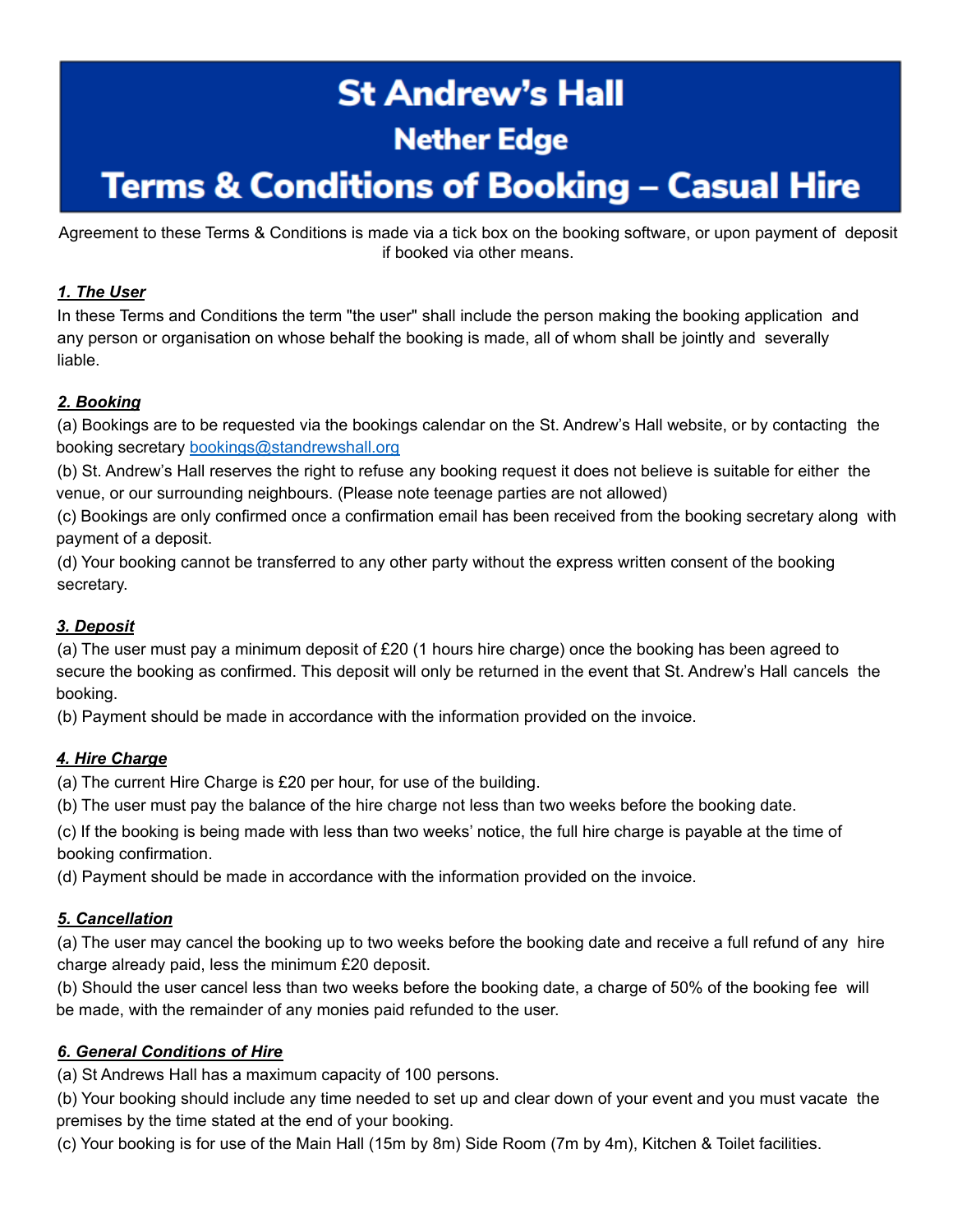(d) All bookings must end by 10pm unless by prior arrangement with the bookings secretary.

(e) Any music must end by 9pm and give due consideration to our neighbours.

(f) The user is responsible for the proper conduct of everyone using the Hall during their period of hire (including during arrivals and departures from the hall) and should prevent anyone causing an annoyance or inconvenience to other persons. In particular, the user must keep noise to a reasonable level, having regard for any surrounding residents. Parties with discos or live music groups should keep the main doors closed for this reason. (g) Reports of antisocial behaviour will be dealt with appropriately and, if upheld, will result in any future

bookings to be cancelled or refused.

(h) The Hall must be cleaned, and all crockery washed up and put away, and all tables and chairs and other furniture returned to where they are normally stored before the end of the period of use. Cleaning materials are provided for this under the sink in the kitchen and in the cleaning cupboard in the main hall.

(i) It is the responsibility of the user to remove all rubbish from the hall, including the surrounding area. There are bins provided at the front of the hall for this purpose. Should these bins be full the user is required to take any rubbish home with them for disposal.

(j) Should the user leave the hall in such a state that it requires additional cleaning, removal of rubbish, or removal of any property left in the hall. St. Andrew's hall will perform this on behalf of the user and recover any costs incurred from the user.

(k) No nails, screws, bolts etc. may be driven into the walls and fixtures of the Hall and no equipment, furniture or any structures or decorative lighting, posters, etc… may be taken into the Hall, or placed or displayed outside it or used there without the previous consent of St. Andrew's Hall.

(l) Highly flammable substances are not to be brought into or used in any part of the Hall nor are internal decorations of a combustible nature (e.g. polystyrene, cardboard etc…) to be erected without the consent of St. Andrew's Hall.

(m) If electrical appliances are brought to the Hall by the user then the user must ensure that these items are safe and in good working order and used in a safe way.

(n) The user is responsible for all damage done to the Hall (including any fixtures, fittings or furniture and any other articles in it) during the period of use, whoever may have caused the damage. All damage and breakages must be reported immediately to maintenance@standrewshall.org

#### *7. Licensable Events & Regulations*

(a) The user is responsible for ensuring that any activities comply with current relevant statutes of regulations such as:

(i) compliance with statutes governing the preparation serving or selling of food

(ii) compliance with statutes governing the sale and consumption of intoxicating liquor

(iii) compliance with statutes governing persons working with or caring for children (including their engagement supervision and training)

(iv) obtaining any requisite licence for music entertainment dancing concerts or stage performances.

(b) The user will not undertake or permit to take place any licensable activity (sale of alcohol, the provision of regulated entertainment or late-night refreshment) on the premises without first having applied for (at least 14 days prior to the event) and obtained a temporary event notice from Sheffield City Council, pursuant to the Licensing Act 2003.

(c) The user will not apply for a temporary event notice without the prior written approval of St. Andrew's Hall.

(d) The user will supply St. Andrew's Hall with a copy of any temporary event notice issued, as soon as possible and in any case before the event.

(e) The user will comply with the terms of any temporary event notice and with the terms of the Licensing Act 2003.